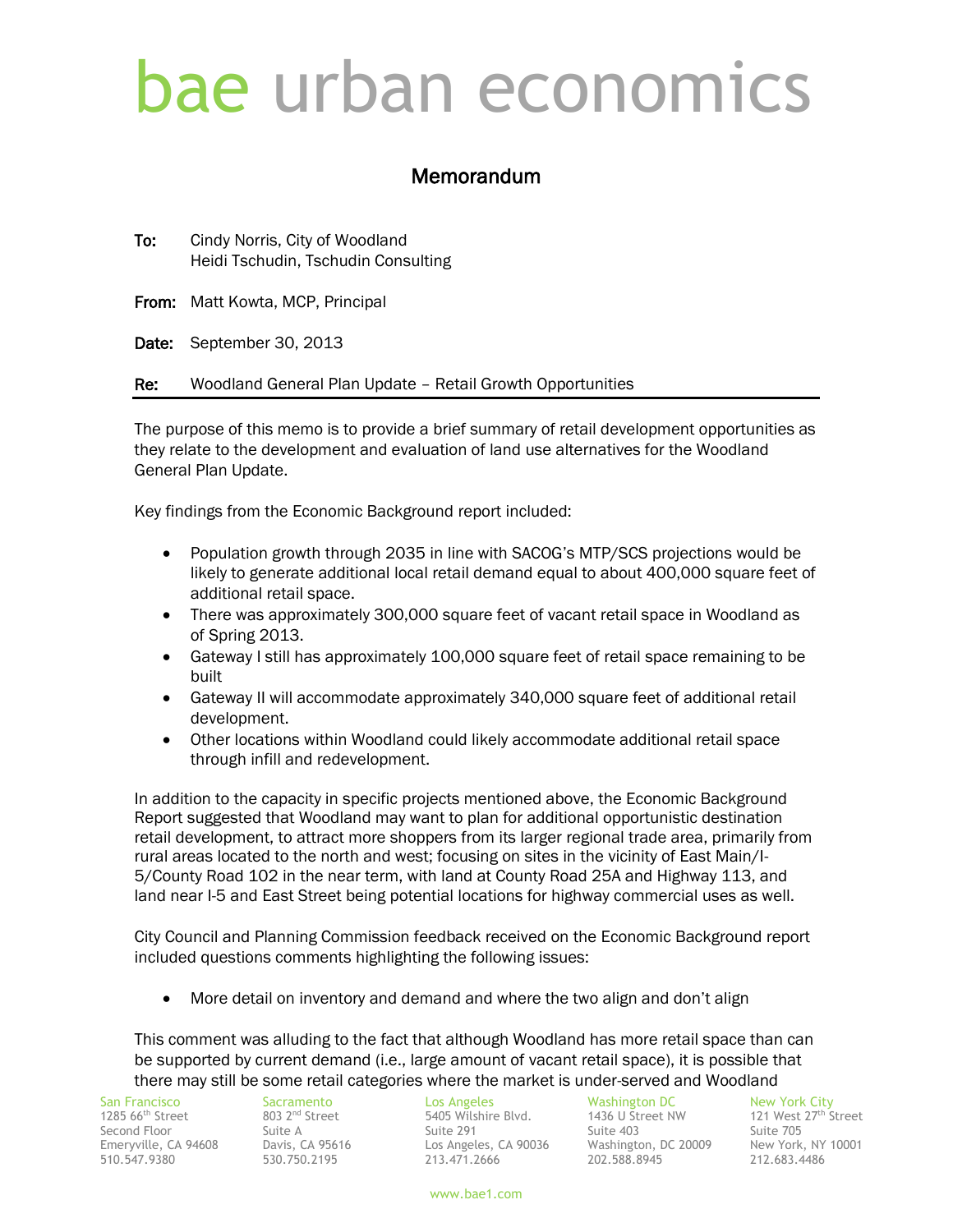might have an opportunity to recruit new retailers to fill those gaps. To better evaluate this, Woodland staff provided a retail leakage analysis prepared by MuniFinancial Services, the City's retail sales tax consultant. The analysis compares actual sales tax revenues in Woodland with an estimate of the sales that could be expected in a community like Woodland if it was fully capturing available retail demand. Because it provides a fine-grained breakout of current sales tax revenue collections within Woodland, the leakage analysis contains confidential data that cannot be disclosed in a public document; thus, it cannot be attached to this memo. However, the general results can be summarized here.

Overall Woodland performs quite well and captures a bit of excess retail expenditures relative to the population size, on an overall basis. Retail sales are 107% of expected levels for consumer-driven categories in aggregate. There are certain categories where the local capture is below 100%, but much of the identified gap is likely being captured by other store types offering similar goods. Still, a case can be made that there are a real gaps in a few categories, where local residents need to go elsewhere to shop for certain types of goods. In order to assess the magnitude of the potential opportunity to capture sales in retail categories that are currently under-represented in Woodland, I reviewed the categories with leakage (i.e., sales tax revenues were less than expected), converted the sales tax gap figure to taxable sales, and then converted that into square feet of store space, assuming \$300 per square foot in retail sales. What this exercise revealed is that if the City were able to capture 100% of the gap in the identified categories, there might be demand for about 130,000 square feet of retail space, plus a few new and used auto dealers.

In reality, it is not likely that Woodland will be able to capture 100% of the identified opportunities, because Woodland does not have a sufficiently large and dense trade area population to attract all types of retail and, therefore, Woodland residents will inevitably travel outside of the City to shop for certain items. However, even if the City were able to capture 100% of the existing leakage, this would only fill a fraction of the existing vacant, underutililized, and yet-to-be developed space on available sites, leaving more than adequate capacity to accommodate the projected growth in local demand, plus the the possibility that Woodland could capture an increased share of the regional retail market.

 More detail on local vs. community vs. regional retail development opportunities and over supply of particular types within Woodland to help guide where to promote replacement versus reuse of vacant or underutilized retail space and protection for downtown in light of these interests and opportunities

Types of Retail Demand. The 400,000 square feet of retail demand projected as a result of growth in the local population is likely to be primarily for neighborhood and community retail shopping facilities, such as those found in the City's existing shopping centers. A portion, perhaps 25 to 30 percent, of that demand might be for regional shopping oriented goods (i.e., big ticket items and like autos, electronics, furniture and appliances, fashion-oriented clothing, etc.) which could be accommodated in destination oriented shopping centers like Gateway, boutique stores in the downtown, or in a different type of "lifestyle" shopping center that might be developed elsewhere in the city.

Among the retail categories with existing leakage, furniture sales would probably work well in a shopping center setting, and auto dealers would work in a highway oriented commercial location. The rest of the existing leakage, including restaurants and other retail categories are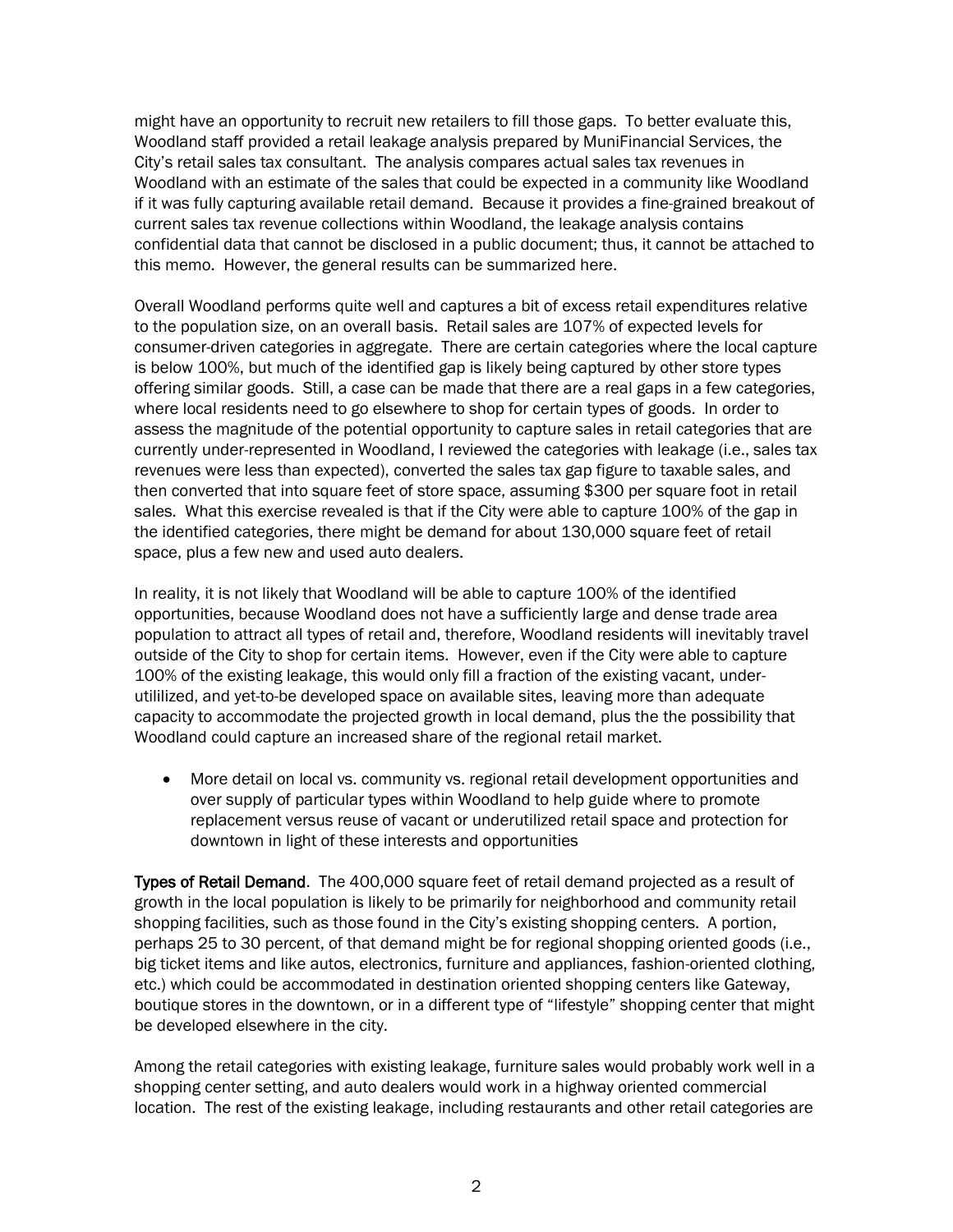more specialty/lifestyle oriented. These types of retail might work in the downtown and/or a type of retail environment that is different from what is offered at the Main/102/I-5 area.

Strategies for Retail "Deployment." The City will face policy tension in determining how best to position its retail development to balance the dual objectives of increasing capture of taxable sales and helping to revitalize the downtown area. Most of the retail interest that Woodland planners and developers are likely to field will be from people interested in shopping center locations. It is quite likely that such projects will be the path of least resistance in terms of increasing Woodland's retail capture rate. However, continued expansion of retail activity in areas such as I-5/Road 102/East Main Street will tend to draw tenants and shoppers away from downtown. Thus, the City may need to make a decision about which types of uses should be targeted for downtown and should therefore be restricted or limited from locating in areas outside of downtown. Based on prevailing trends in downtown revitalization, downtown should be targeted for arts, entertainment, dining, and boutique or specialty retail uses. Together, these types can create synergies and help to make downtown Woodland a compelling destination for Woodland residents, but also visitors from out of town. As discussed in the Economic Background Report, over time, a downtown with a vibrant mix of these types of uses can also make downtown an attractive location for boutique hotel uses.

Similarly, with the current focus of the City's residential growth being in the southeastern part of the City, there will be a natural tendency on the part of neighborhood and communityoriented retailers to want to gravitate to that part of the City as well; however, this shifting of retail activity has weakened demand for retail space in the commercial properties and shopping centers to the west of downtown in addition to drawing activity away from the downtown itself. In planning for retail development the City should consider the importance of retaining an appropriate amount of basic retail and services (i.e., neighborhood retail) on the west side of the City, so that residents of neighborhoods on that side of the City can conveniently access basic retail and services, even if they prefer to go to the east side of the City occasionally when their shopping needs are better served by the large big-box stores. This can help not only from a neighborhood vitality standpoint, but also in reducing for cross-town traffic related to shopping trips.

Beyond ensuring there are sites for an appropriate number of strategically placed neighborhood retail nodes, the City may also need to take steps to ensure that it does not permit an excessive amount of neighborhood retail in particular in the eastern part of the City, in order to try to balance the distribution of basic convenience retail facilities so they can conveniently serve all the City's neighborhoods. After identifying where the City's future residential development will occur, the City should conduct an analysis of how well existing and future neighborhoods are served by neighborhood shopping centers and try to optimize the locations of new centers to serve any neighborhoods that are currently under-served, as well as looking for locations that can effectively serve new neighborhoods. This can include targeting existing commercial facilities for revitalization.

At the same time, it should be recognized that there is an excess of commercial building space in the western part of the City, because of the evolution of the retail industry and the relocation certain retail functions to the east side of the City. This suggests a strategy of consolidating the west side retail into a limited number of the strongest locations that should be targeted to retail revitalization, including downtown, and then identifying and incentivizing appropriate replacement uses for remaining underutilized commercial space. Outside of the downtown,